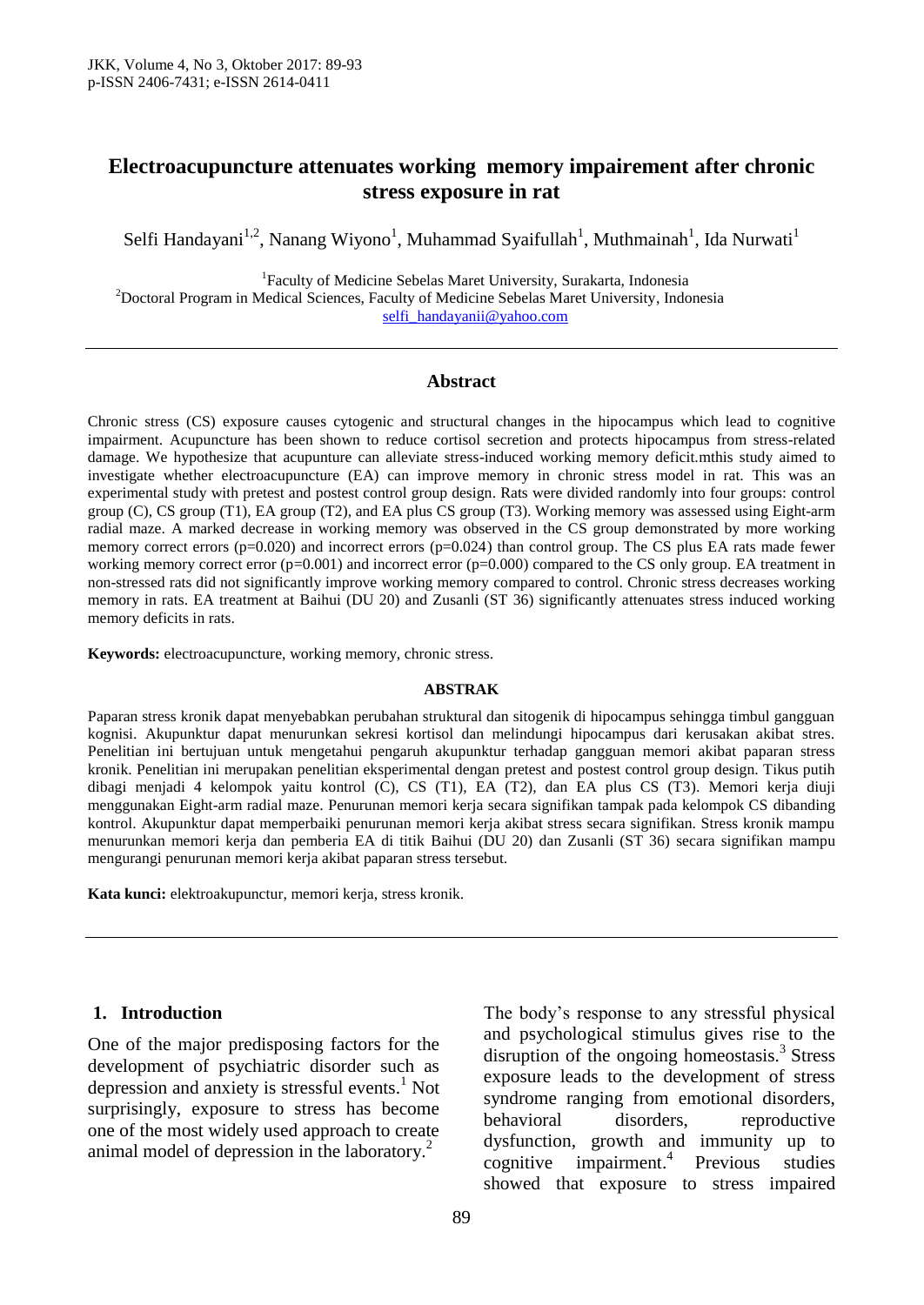cognitive function demonstrated with several behavioral paradigms such as impairment in spatial learning memory assessed with Morris water maze test  $5.6$  and recognition memory deficit in the novel object recognition task  $5.7$ Working memory reflects the cognitive function required for the representation of objects or places during goal directed learning. <sup>8</sup>Working memory plays a crucial role in temporary holding, processing and manipulation of information and represents a core executive function.  $9,10$  It is not a single phenomenon but rather a combination of cognitive processes  $11$  consisting of short term memory and attentional control.<sup>12</sup> Hipocampus and medial prefrontal cortex are two main areas in the brain associated with working memory. <sup>13</sup> Chronic stress gives rise to decreased hipocampal volume and number of neurons. 14,15

Various kind of therapeutic modalities have been used to alleviate the impact of stress on human working memory. Liu et al. (2007) reported that 30% of patients do not respond chemical drugs. Moreover, the occurrence of serious side effects also limits the use of these drugs. <sup>16</sup> Thus, there is an urge to find an alternative therapy that is safe and effective to treat the disorders arising from chronic stress exposure.

Acupuncture alone has long been used as a treatment of physical and mental disorders in traditional Chinese medicine with minimal side.<sup>17</sup> Previous studies have shown that stimulation of acupuncture points can stimulate the brain to secrete endorphine $17$ , reduces level of stress hormone, cortisol  $^{18}$ , increases levels of antioxidants  $19$ , inhibits apoptosis in hippocampus to regulate gene expression of apoptosis <sup>20</sup>, and increases neurogenesis in the hippocampus.<sup>16</sup> Considering the facts that acupuncture can regulate stress response and protects hipocampus against stress, we hypothesize that electroacupuncture treatment can restore working memory deficit caused by chronic stress exposure.

### **2. Material And Methods**

Twenty four adult (aged about 8 weeks) male rats (*Rattus norvegicus*) were used in this study. They were housed with 12 h light/dark cycle and ad libitum access to food and water. Rats were exposed to chronic restrain stress for 21 days. Each rat was placed in a transparent acrylic tube sized 15 x 5,5 cm for 2 hours everyday from 11:00 a.m to 01:00 pm

Electroacupuncture was performed bilaterally at two points namely the Baihui (GV 20) located at the intersection of the sagittal midline and the line linking the two ears and Zusanli (ST 36) located 5 mm below lateral anterior tibial tubercle. Disposable acupuncture needles (sized 0.20 x 13 mm, Huanqiu, China) were inserted perpendicularly 5 mm deep into the acupoints. An electrostimulator was connected and electrical current was delivered to the needles. EA was performed with constant frequency at 2 Hz for 15 minutes. This treatment was carried out for 14 days, starting from the 2nd week of stress exposure up to the end of the 3rd week.

 Working memory was assessed using 8 arms radial maze. Everyday during the experiments, the rats had to learn about the location of food in all arms of the maze. Arms that did not contain food were used as the reference and remained constant to extra maze cues throughout the experiment. Thus, entries to these arms indicated poor reference memory and impairment of long term learning. The remaining arms all contained foods at the start of the experiment. However, no food would be in the arm once the rat successfully entered the arm and ate the pellet. Therefore, the rat had to remember which arms that had been entered previously over the successive testing. Working memory was examined by counting re-entries into arms containing food previously visited within the same testing day or reentries into reference memory arms. Repeated entries into any arm that previously contained food were considered the working memory correct errors while repeated entries into reference arms were the working memory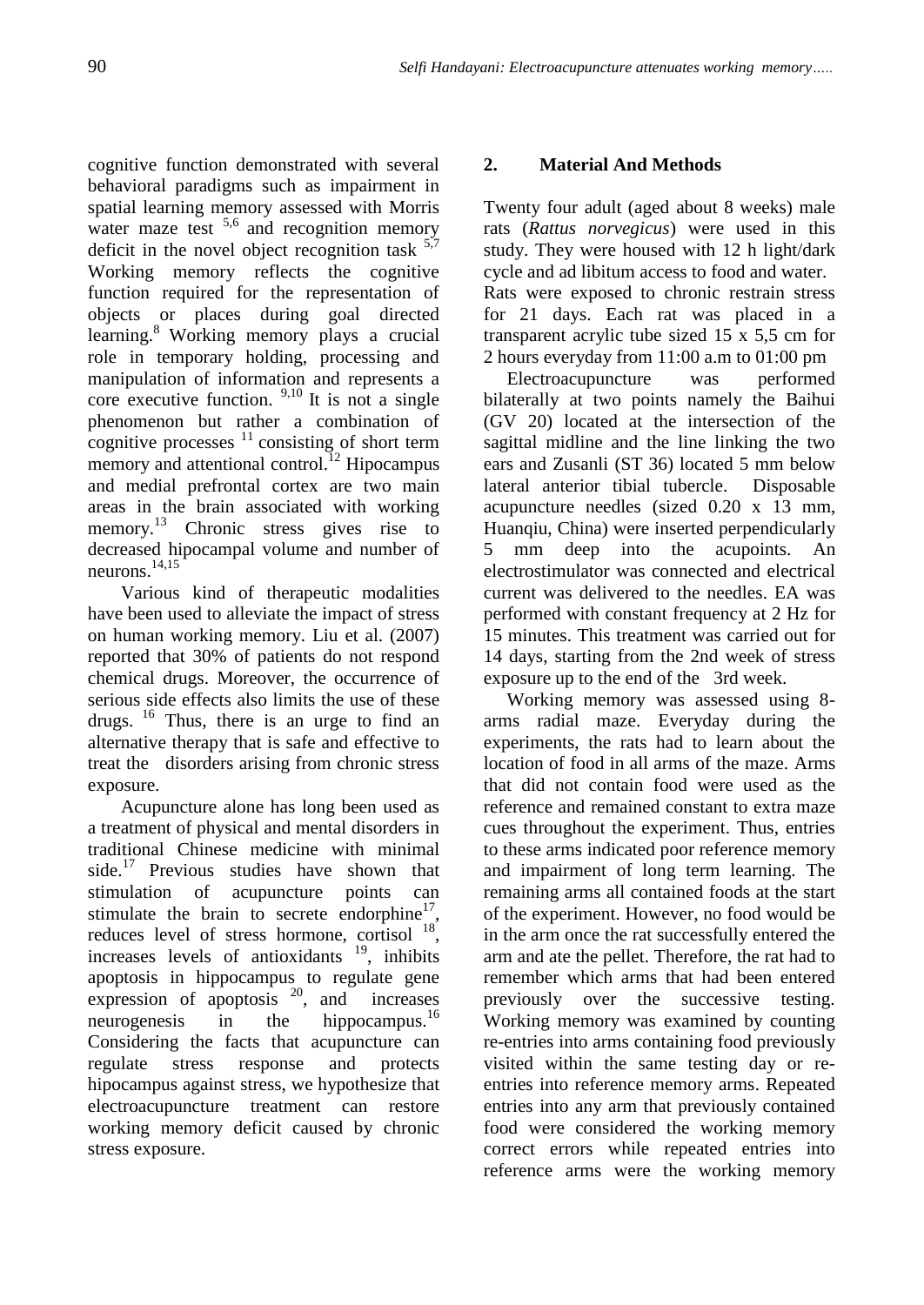incorrect errors. Working memory assessment was performed twice before and after stress exposure and EA treatment.

 This was an experimental laboratory study with pre- and posttest control group design conducted in the Laboratory of Biochemistry Faculty of Medicine, Sebelas Maret University, Surakarta. Rats were divided into 4 groups randomly: the control group (C), chronic stress group (CS), electroacupuncture group (EA) and chronic stress plus electroacupuncture group (CS+EA).Data were analyzed using Anova followed by Post Hoc Tukey HSD Test with SPPS for Windows Release 22.0.The significance level was set at  $P < 0.05$ .

### **3. Results**

Prior to stress exposure and EA treatment, working memory was assessed using 8-arms radial maze. There was no significant difference in the number of working memory correct error (p=0.769) and working memory incorrect error (p=0.804) between groups. This indicates that the cognitive function of all rats at the beginning of the experiment were homogenous. However, after stress exposure, a marked decrease in working memory was observed in the CMS group demonstrated by more working memory correct errors  $(p=0.020)$  and incorrect errors  $(p=0.024)$ . On the other hand, EA significantly restored the working memory impairment due to stress exposure. The CMS plus EA rats made fewer working memory correct error (p=0.001) and incorrect error (p=0.000) compared to the CMS only group. EA group performance did not differ significantly when compared to control ( $p=0.971$  and  $p=0.814$  for working memory correct and incorrect errors respectively) (See Figure 2 and 3).

#### **4. Discussion**

Varying degrees and forms of stressor can be found in everyday life. Stress leads to the activation of the fast acting sympathetic

nervous system (SNS) and the slow acting hypothalamic–pituitary–adrenal (HPA) axis. SNS activation causes the adrenal medulla to release the catecholamines adrenaline and noradrenaline which prepare the organism for a 'fight-or flight' response. HPA-axis activation leads to the release of glucocorticoid hormones from the adrenal cortex (mainly cortisol in humans, corticosterone in rats). Stress-related effects on health, emotion, and cognition are mediated by these catecholamines and glucocorticoids.21,22 Glucocorticoids secreted during stressful events can readily cross the blood–brain barrier and bind to their receptors in limbic brain areas and modulate memory processes in the hipocampus and prefrontal cortex. 23

Previous findings demonstrated that stress exposure affects learning and memory.<sup>24,25</sup> Exposure to stress impaired cognitive function such as impairment in spatial learning memory 5,26 and recognition memory. 5,27 In our experiment, stress exposure in the form of chronic restrain stress significantly impaired the working memory in rats compared to control group and EA treatment successfully restored the memory decline after stress exposure. This finding is consistent with previous report showing that acupuncture can attenuate stress-induced memory  $loss.^{28,29}$ 

We used two acupoints in this study: Baihui (DU 20) and Zusanli (ST 36). Acupuncture at point Zusanli (ST-36) was reported to cause deactivation of the limbic system including the amygdala and hypothalamus.23,30 The limbic system constitutes a group of limbic, paralimbic and neocortical brain regions that regulate cognition, affect, biological behavior, as well as endocrine and autonomic nervous functions. These structures are activated by stress and pain.<sup>23</sup>

We argue that, in our study, improvement of working memory in the CS plus EA group was, in part, mediated by the central effect of acupuncture on the limbic system resulting in the suppression of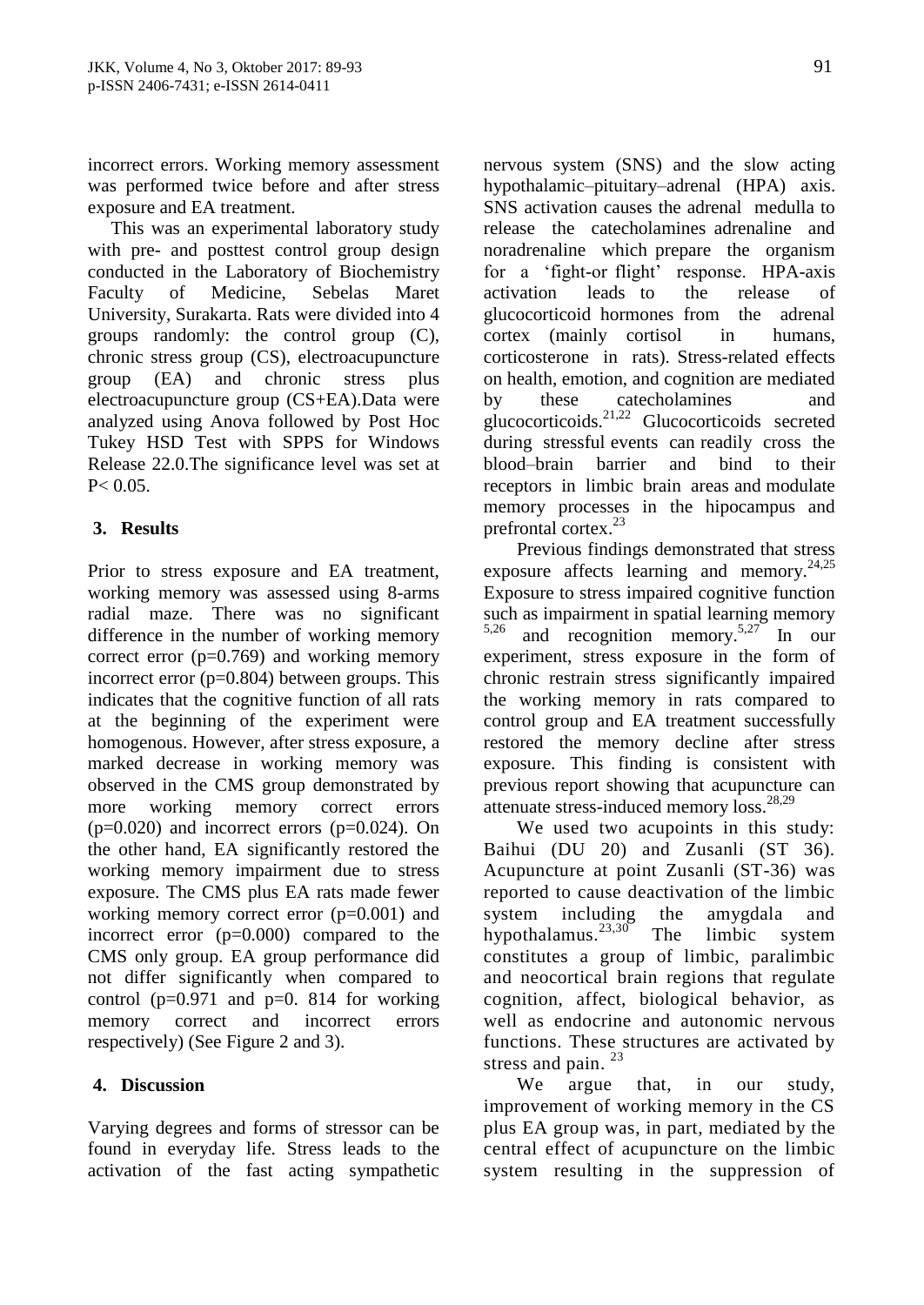stress-induced HPA-axis hyperactivity. As a consequence, glucocorticoids level decreased and thus, glucocorticoid-mediated downstream signaling associated with memory deficit such as decreased neurogenesis, neuronal atrophy and apoptosis in the hipocampus is inhibited.

Baihui (GV20) is considered one of the most important acupoints of the entire meridian system. It has stimulatory effects on the central nervous system leading to the release of neurotransmitters and neuromodulators in the brain and spinal cord and has been widely used to treat psychiatric disorder.<sup>31</sup> Acupuncture at this point has been shown to ameliorate cognitive impairment, inhibited neuronal apoptosis and increased the level of BDNF in the hipocampus of the mouse of model Alzheimer's disease.  $32$  Considering the central effect of acupuncture on the limbic system  $^{23,31}$ , we believe that acupuncture has a potential significance for therapeutic use in cognitive disease states.

# **5. Conclusion**

Electroacupuncture at Baihui (DU 20) and Zusanli (ST 36) significantly alleviate the working memory impairment induced by chronic restrain stress in rat.

## **Reference**

- 1. Kendler KS, Karkowski LM, Prescott CA. Causal relationship between stressful life events and the onset of major depression. *Am J Psychiatry.*1999; 156: 837–841.
- 2. Stepanichev M, Dygalo NN, Grigoryan G, Shisgkina GT, Gulyaeva N. Rodent Models of Depression: Neurotrophic and Neuroinflammatory Biomarkers. *BioMed Res Int*. 2014. 20 pages. doi:10.1155/2014/932757.
- 3. Karel P, Miklos P. Stressor specificity of central neuroendocrine responses: implications for stress-related disorders. *Endocr. Rev*. 2001; 22: 502–548.
- 4. Mc Ewen BS. The neurobiology of stress: from serendipity to clinical relevance. *Brain Res.* 2000; 866: 172-189.
- 5. Liu X, Wu R, Tai F et al., Effects of group housing on stress induced emotional and neuroendocrine alterations. *Brain Res*. 2013; 1502: 71–80.
- 6. Song L, Che W, Min-Wei W, Murakami Y, Matsumoto K, Impairment of the spatial learning and memory induced by learned helplessness and chronic mild stress. *Pharmacol Biochem Behav*. 2006; 83 : 186–193.
- 7. Elizalde N, Gil-Bea FJ, Ramirez MJ, et al. Long-lasting behavioral effects and recognition memory deficit induced by chronic mild stress in mice: effect of antidepressant treatment, *Psychopharmacology.* 2008; 99 : 1–14.
- 8. Penley SC, Gaudet CM, Threlkeld SW. Use of an Eight-arm Radial Water Maze to Assess Working and Reference Memory Following Neonatal Brain Injury. *J Vis Exp*. 2013; 82, e50940, doi:10.3791/50940.
- 9. Diamond A*.* [Executive functions](https://www.ncbi.nlm.nih.gov/pmc/articles/PMC4084861)*. Annu Rev Psychol. 2013; 64: 135–168.*  [doi](https://en.wikipedia.org/wiki/Digital_object_identifier)*:*[10.1146/annurev-psych-113011-](https://dx.doi.org/10.1146%2Fannurev-psych-113011-143750) [143750](https://dx.doi.org/10.1146%2Fannurev-psych-113011-143750)
- 10. Malenka RC, Nestler EJ, Hyman SE*. "Chapter 13: Higher Cognitive Function and Behavioral Control". In Sydor A, Brown RY. Molecular Neuropharmacology: A Foundation for Clinical Neuroscience (2nd ed.). New York: McGraw-Hill Medical. 2009; pp. 313–321.* [ISBN](https://en.wikipedia.org/wiki/International_Standard_Book_Number) [9780071481274](https://en.wikipedia.org/wiki/Special:BookSources/9780071481274)*.*
- 11. Florensco SB, Braaksma DN, Phillips AG. Thalamic-cortical-striatal circuitry subserves working memory during delayed responding on radial arm maze. *J. Neurosci*. 1999; 19(24): 11061-11071.
- 12. Baddeley AD. Is working memory still working?. *Am Psychol*. 2001; 56:851-864
- 13. Yoon T, Okada J, Jung MW, Kim JJ. Prefrontal cortex and hippocampus subserve different components of working memory in rats. *Learn. Mem*. 2008. 15: 97- 105.